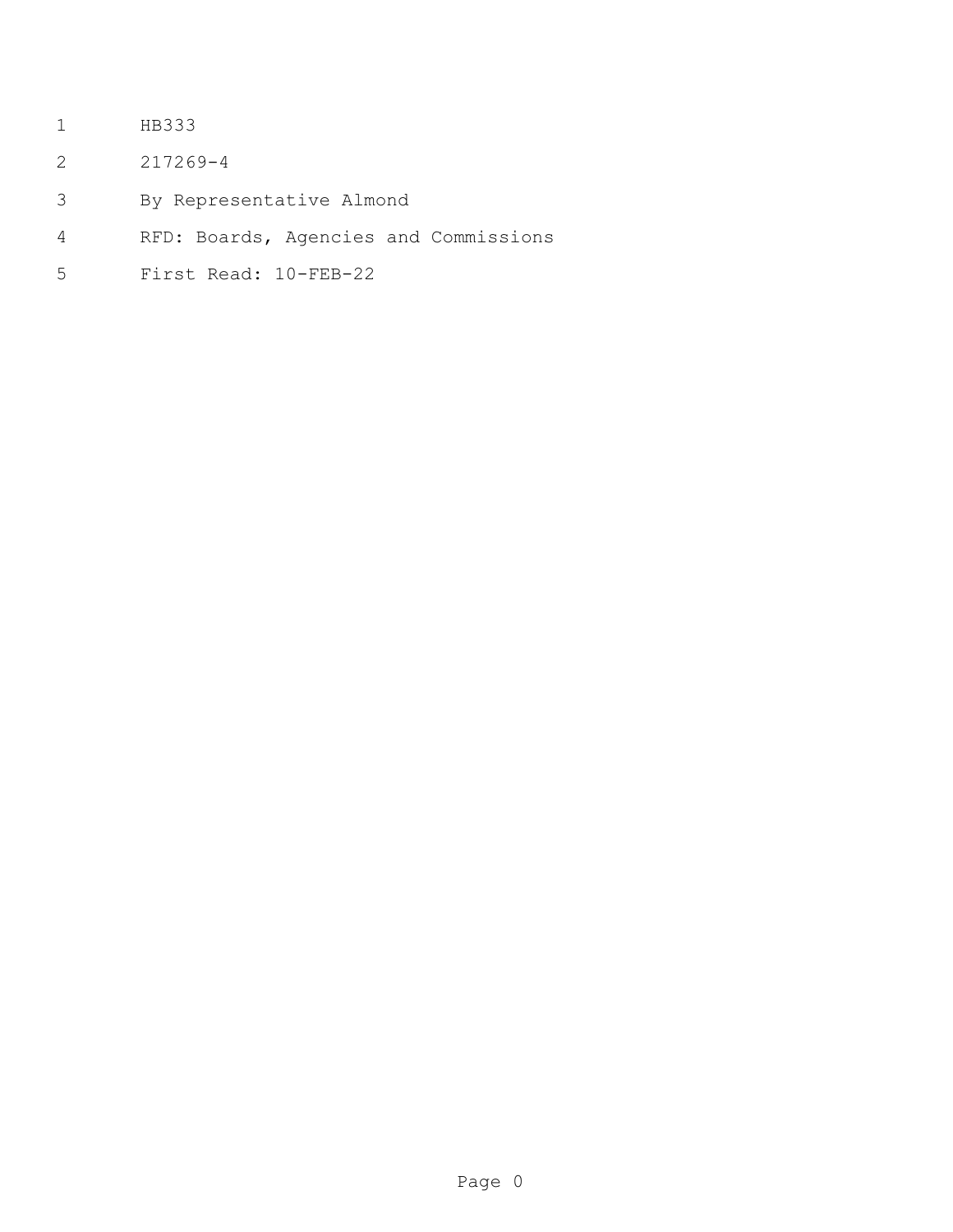ENROLLED, An Act, Relating to the Alabama Justice Information Commission; to amend Section 41-9-592, Code of Alabama 1975, to further provide for the membership of the commission. BE IT ENACTED BY THE LEGISLATURE OF ALABAMA: Section 1. Section 41-9-592, Code of Alabama 1975, is amended to read as follows: "§41-9-592. "(a) The commission shall be composed of two sections. "(b) The voting section shall include all of the following: "(1) The Secretary of the Alabama State Law Enforcement Agency.  $(2)$  The Attorney General. 17 The Chair Executive Director of the Board of Pardons and Paroles. "(4) The Commissioner of the Department of Corrections. "(5) The President of the Alabama Sheriffs Association. "(6) The President of the Alabama Association of Chiefs of Police.

## HB333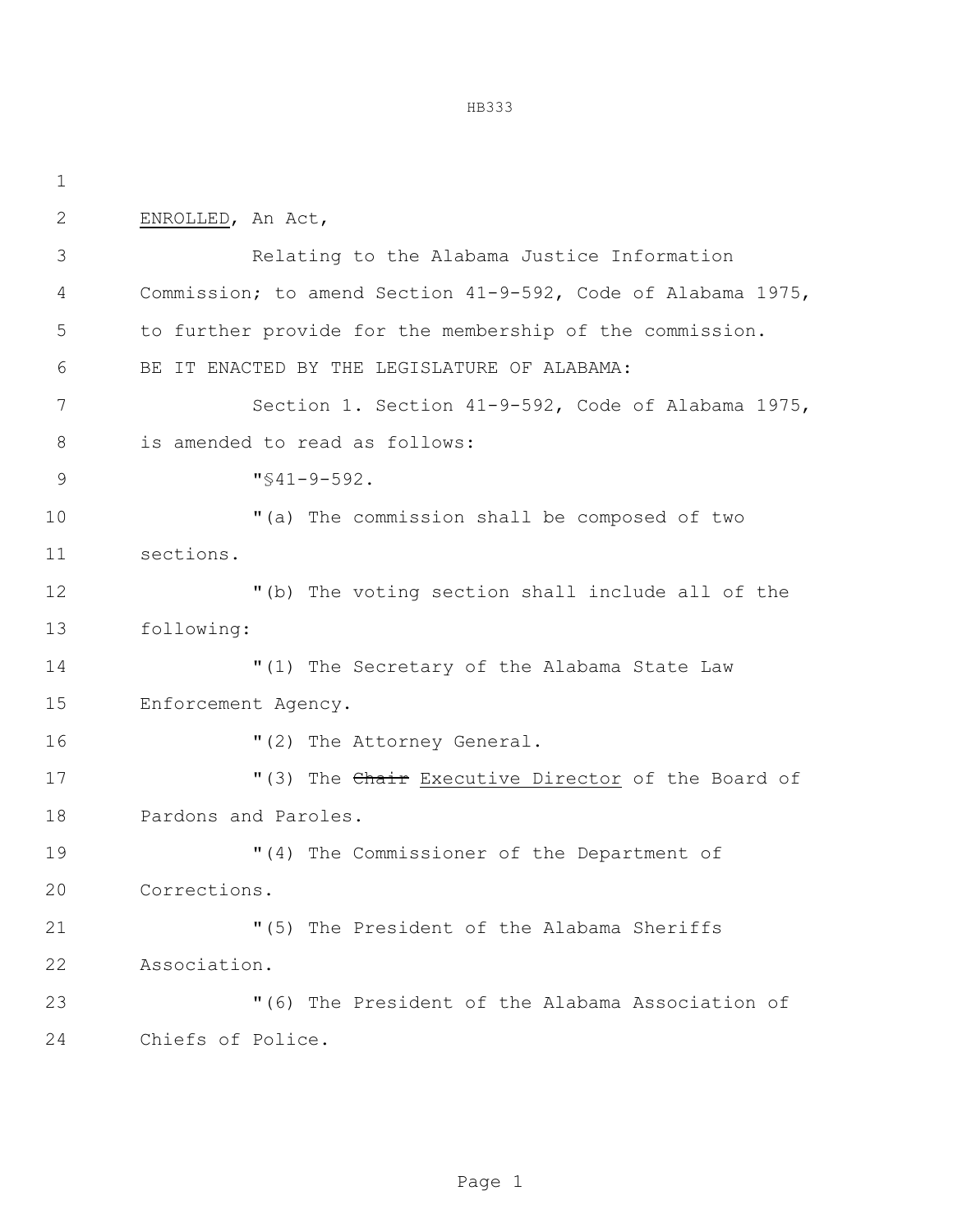| 1     | "(7) The Director of the Law Enforcement and Traffic          |
|-------|---------------------------------------------------------------|
| 2     | Safety Division within the Alabama Department of Economic and |
| 3     | Community Affairs.                                            |
| 4     | "(8) The President of the Alabama District Attorneys          |
| 5     | Association.                                                  |
| 6     | "(9) The President of the Alabama Circuit Clerks'             |
| 7     | Association.                                                  |
| $8\,$ | "(10) The Chief Justice of the Alabama Supreme                |
| 9     | Court.                                                        |
| 10    | "(11) The President of the Alabama District Judges'           |
| 11    | Association.                                                  |
| 12    | "(12) The President of the Alabama Circuit Judges'            |
| 13    | Association.                                                  |
| 14    | "(13) The Alabama Secretary of Information                    |
| 15    | Technology.                                                   |
| 16    | "(14) The President of the Alabama Probate Judges             |
| 17    | Association.                                                  |
| 18    | "(15) The President of the Alabama Municipal Court            |
| 19    | Judges Association.                                           |
| 20    | "(c) The advisory section shall include:                      |
| 21    | "(1) The presiding officer of the Alabama Senate.             |
| 22    | "(2) The Speaker of the Alabama House of                      |
| 23    | Representatives.                                              |
| 24    | "(3) The President of the Association of County               |
| 25    | Commissions of Alabama.                                       |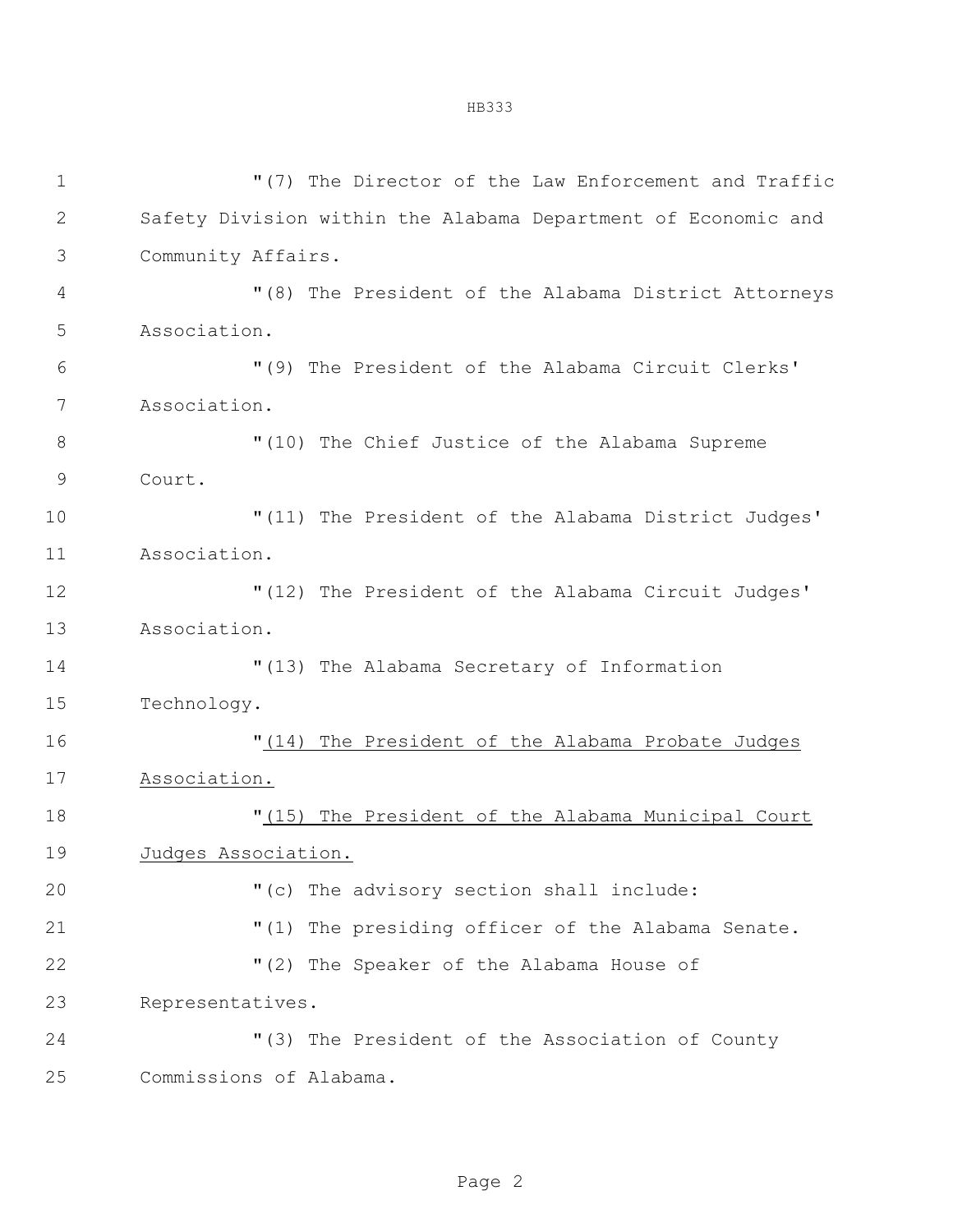"(4) The President of the Alabama League of Municipalities. "(5) The Administrative Director of Courts. "(6) The Executive Director of the Alabama Peace Officers' Standards and Training Commission. "(7) A citizen of the State of Alabama, to be appointed by the Governor. 8 "(d) Any member, except the citizen appointee, may designate in writing a designee based upon qualifications and with a view of continuity of representation and attendance at 11 the commission meetings. "(e) No person or individual shall continue to serve on the commission when he or she no longer officially represents the function or serves in the capacity enumerated in this section as a member to which he or she was elected or appointed." Section 2. This act shall become effective on the

HB333

 first day of the third month following its passage and approval by the Governor, or its otherwise becoming law.